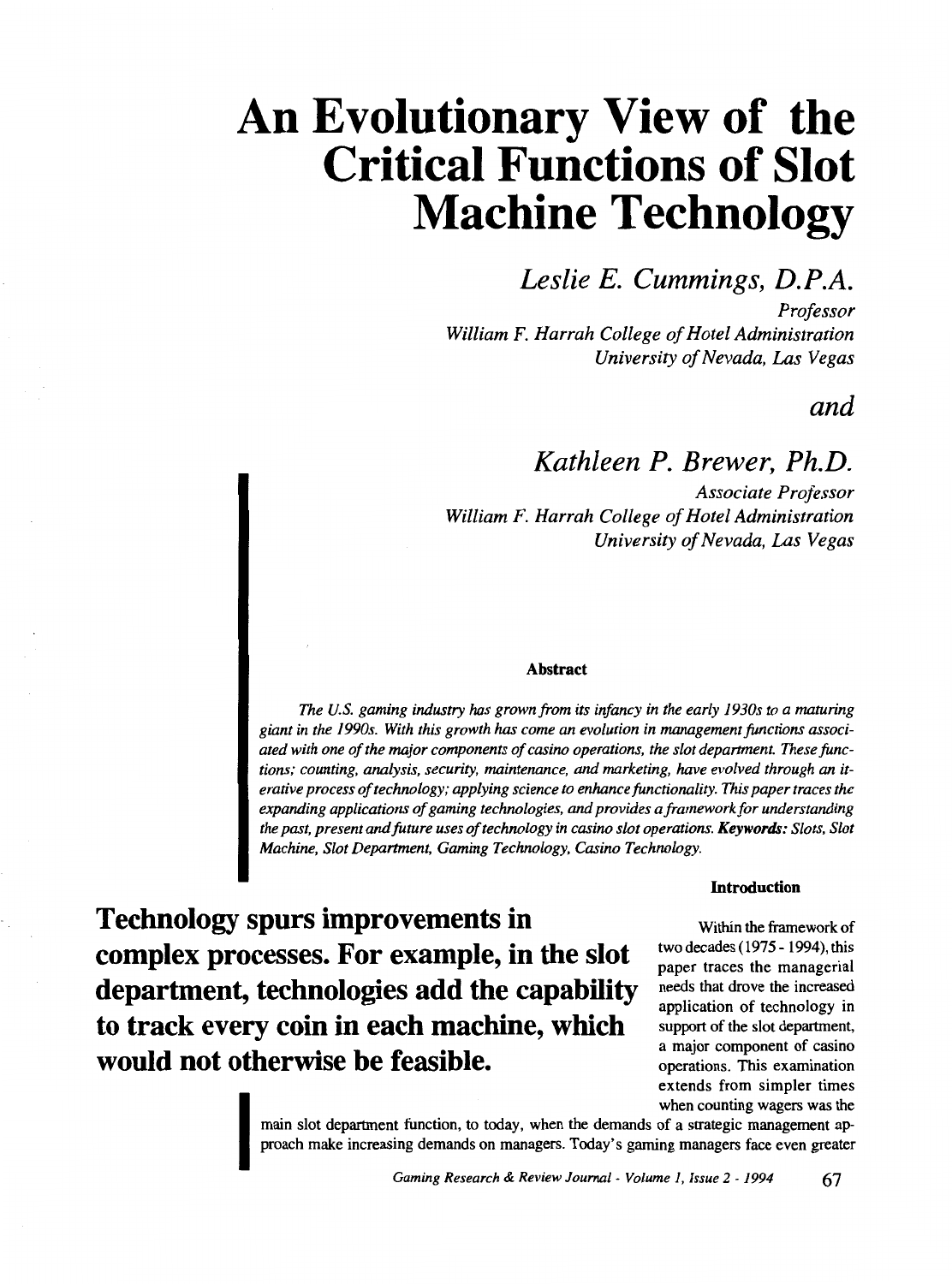pressure for player responsiveness, productivity, and profitability. In this adaptation, slot machines have evolved from simple mechanized devices to sophisticated, microprocessor based systems that combine the entertainment device with a managerial tool. This paper provides a framework for understanding the past and present uses of technology in casino slot operations, and for anticipating future slot technology directions.

#### Technology, Tasks, and Time

Modern management techniques are replacing "judgmental and intuitive" operational styles with the emergence of "a new breed" of gaming executive (Eadington, 1992, p. xxv). Especially in the last decade, developers and manufacturers of slot machines and related systems have responded to the needs of these increasingly sophisticated operators by applying and improving upon a variety of technologies.

Positioned along a conceptual time-line, Figure I presents basic slot department management functions, each positioned in the relative time interval in which it felt the impact of technology (Legato, 1994b, pp. 44). Accordingly, this progression defines the content and order of this review. Specifically, the paper chronicles technological responses to management needs in five functional areas: (1) counting wagers; (2) analyzing wagers and play; (3) securing wagers and data; (4) maintaining the machines; and (5) marketing the games and the property. Innovations and advances in slot related technologies for these critical management functions have not evolved in an ad hoc manner. Rather, a genesis of each slot technology application typically developed as a response to managemen<sup>t</sup>'s needs, and/or in response to the regulatory environment. Once a function became the focal target for technological applications, its sophistication continued to evolve in an iterative manner.





Because a managerial perspective provides the focus of this historical panorama of slot technologies, and because bounds are necessary, not every aspect of slot technology is included. While certainly significant in a general temporal view of slot development, excluded here are such topics, tangential to management concerns, as technological developments in *gameware (e.g.* the programs behind the various slot games such as *Red, White, and Blue 7's),* and the artistic and physical *design* aspects of slot machines.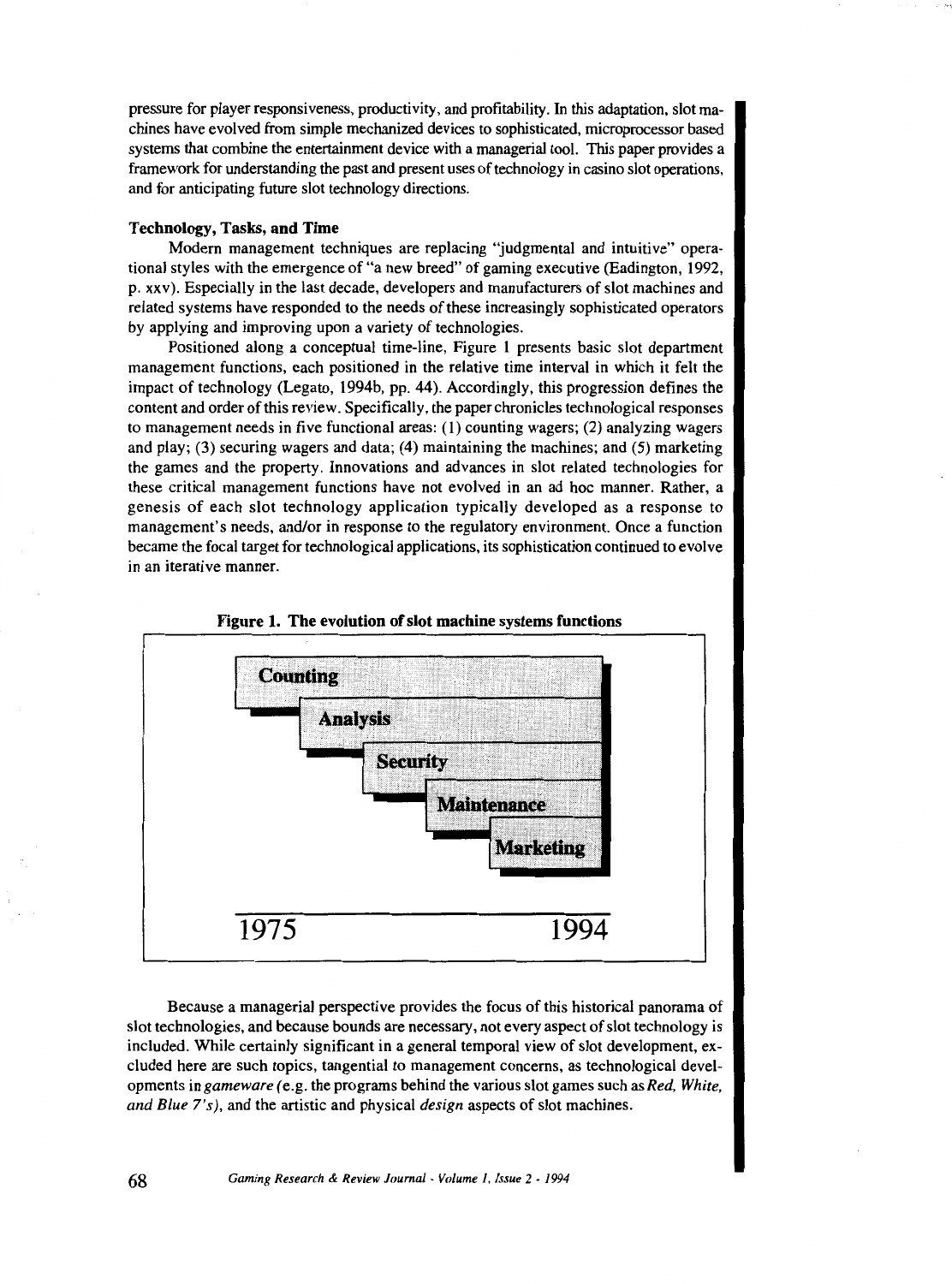Technology is science applied to achieve a practical purpose. As Radisson Hotel Corporation President John Norlander stated, "Technology is not a magic pill that will fix all our management problems, but is more like a vitamin pill - one that can enhance the quality of ... management" (Norlander, 1994). So it is with gaming management; technology spurs improvements in complex processes. For example, in the slot department, technologies add the capability to track every coin in each machine, which would not otherwise be feasible. These technological improvements may result in enhanced operations by eliminating procedures formerly completed manually or by aging equipment. In addition, technical process enhancements can increase the productivity of existing employees and equipment, making other improvements realizable in conjunction with managerial efforts.

Norlander (1994) cautions, technology "can't be used in lieu of smart management. We want to find technology to help solve our management problems, not find technology looking for a problem to solve." In addition to eliminating barriers to what humans can do, technological advantages increase accuracy in accounting, ease and convenience in accessing data, and both elevate and fortify the productivity and reliability of data and equipment. Finally, technology provides managers unprecedented means for orchestrating resources, due to emerging capabilities in communications, connectivity, and interoperability.

The sciences underlying managerial slot technologies include such engineering studies as mechanical, electrical, as well as computer science. Also contributing are the disciplines of statistics, laser physics, and information resource management. In operations, slot technologies encompass an array of technological tools; some see application in monitoring, maintaining, securing, and conducting analyses for slots. Others compose and control the *game* elements of the machines. Table 1 presents various forms in which users buy and use primary slot technologies, including computer hardware and software, audio and video systems, communications and other interface devices, and scanners, sensors, and measurement systems.

#### **Table 1. Examples of Slot Machine Technologies**

#### **Slot Machine Technology Tools**

- •Hardware
- •Software
- •Communications devices
- •Interface devices
- Audio-video devices
- •Scanners
- •Sensors/detectors (metal type, door open, etc.)
- •Measurement systems (timers, coin comparitors, etc.)

#### **Critical Function I: Counting**

In the 1950s, the boom in Las Vegas gaming perpetuated the attitude that all a casino had to do was open its doors and profits were virtually guaranteed. Strategic competitive thinking would have added very little to the profitability. Moreover, the firms did not see one another as competitors; "there was enough business for all" (Brock, Newman, & Thompson, 1992, p. 46). But as competition increased, the need to refine managerial techniques became clear. Logically enough, the first area to be examined was counting and accounting for the cash that flowed through the casino.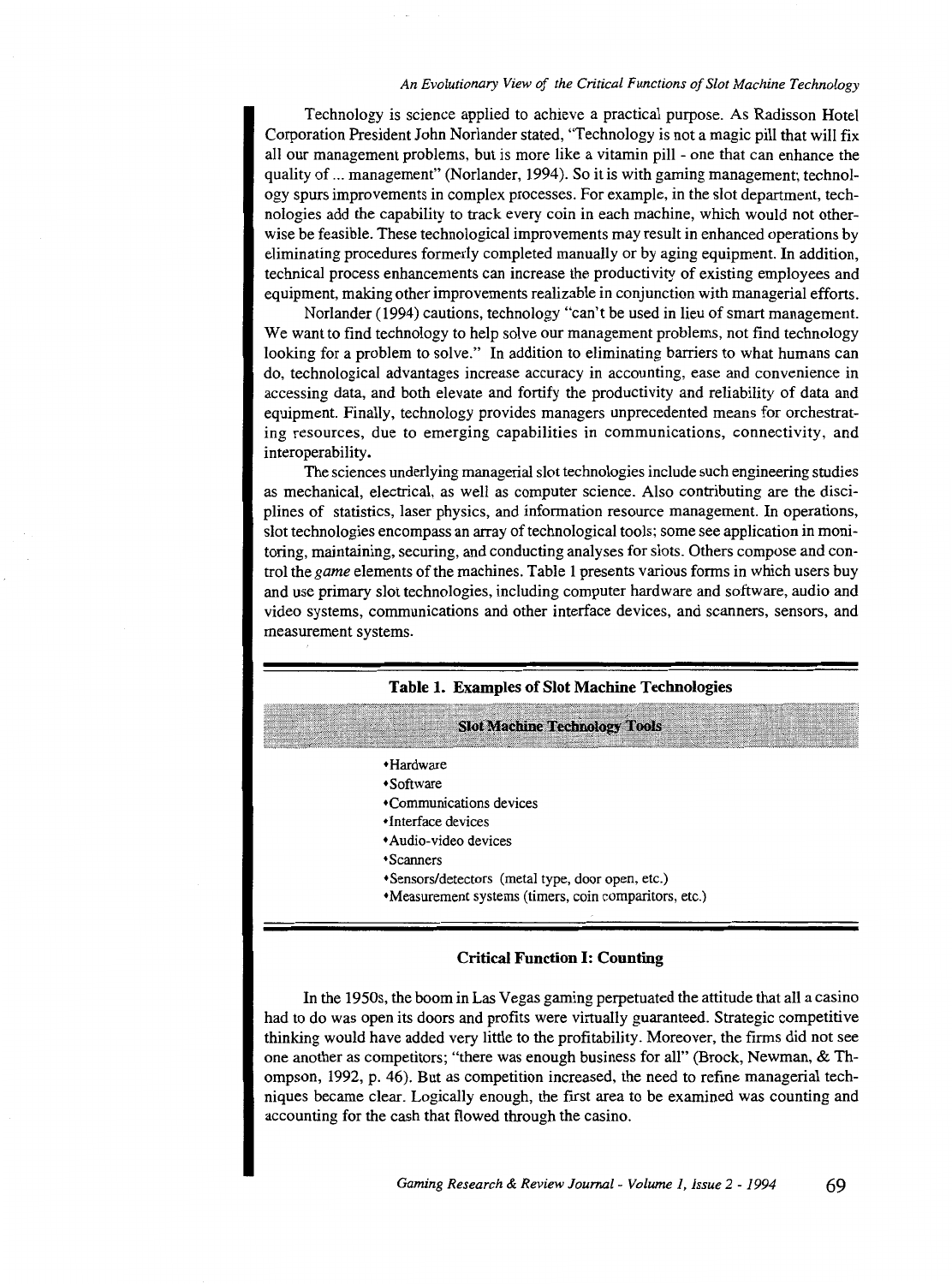#### **Evolution in Meters for Slot Counts**

Managing a slot department by counting only the wagers received in the drop bucket can be compared to managing a department store with no records or controls on inventory, sales transactions, or cash handling. In an effort to tighten controls, operators sought counts on coins and tokens, and other information concerning the wager as it entered and exited each machine. Thus, the attention of managers shifted from simply providing the opportunity for the player to gamble, to counting and controlling the wager. Gradually this led to mechanical systems which kept track of internal coin counts; they literally tallied the number of coins passing particular points in the slot machine (Fey, 1991, p. 240 ). Just beyond the player's view, the counts were recorded by means of incrementing mechanical meters resembling automobile odometers. Because machines were frequently equipped to receive two to five coins per game, two distinct meters became necessary. One tallied the number of times a slot machine game was played by counting the number of times the handle was pulled. Another recorded the coin-in; the number of coins placed into the machine. Counting coin-in provided an important management performance measure - the slot handle, or the dollar value of the total number of coins wagered in the period. Besides the evolution in meters that track the handle, other meters tally coin-out as the number of coins paid to a player for a jackpot or lesser pay-out. Or, of course, the output can go to the house; then

the drop meter tallies the number of coins that drop from the slot hopper to the drop bucket. Coin-out and drop meters are incremented simultaneously when the output goes to both the player and the house, as when the player receives a payoff of an amount less than that wagered. Some machines employ additional meters, such as one to record the number of jackpots hit on the machine.

**While slot play counts are a foundation, competitive slot managers found that a critical element was missing. Data required meticulous analysis to provide the strategic information needed to address a host of revenue-related systems, performance, and marketing questions.** 

These mechanical meters evolved into electronic data sensors that counted the coins more accurately and reliably. Later enhancements led to systems which instantaneously transmitted the count data to the central slot accounting system. These counting sensors, together with more than I 00 data sensors, comprise the very heart of current slot systems technology. Moreover, the simple electronic transmission of data is not the only change. Today, to derive the handle, meters count more than coins, they also must count currency and various types of vouchers put into the machine, changing the amount of data necessary to track handle, and altering the complexity of the process (Motu, 1994b, p. 30).

This recent inclusion of bill acceptors on slot machines literally has revolutionized slot departments in other ways too *("Mirage installs,"* 1994). Accepting currency directly into the machine not only reduces the number of change attendants needed by the department, but actually increases the number of games a player can play per minute. Time saved not having to deposit coins into a machine and not waiting or searching for change attendants allows such additional play. Combine this with a technological advance that allows players to play the maximum bet by pushing one button, and the result is a sizable increase in revenue for the time the machine is in play. Further, the impact of bill acceptor technology reduces the number of coins used in the machines, thus decreasing the number of times the drop buckets need to be collected. The secured currency box holds consider-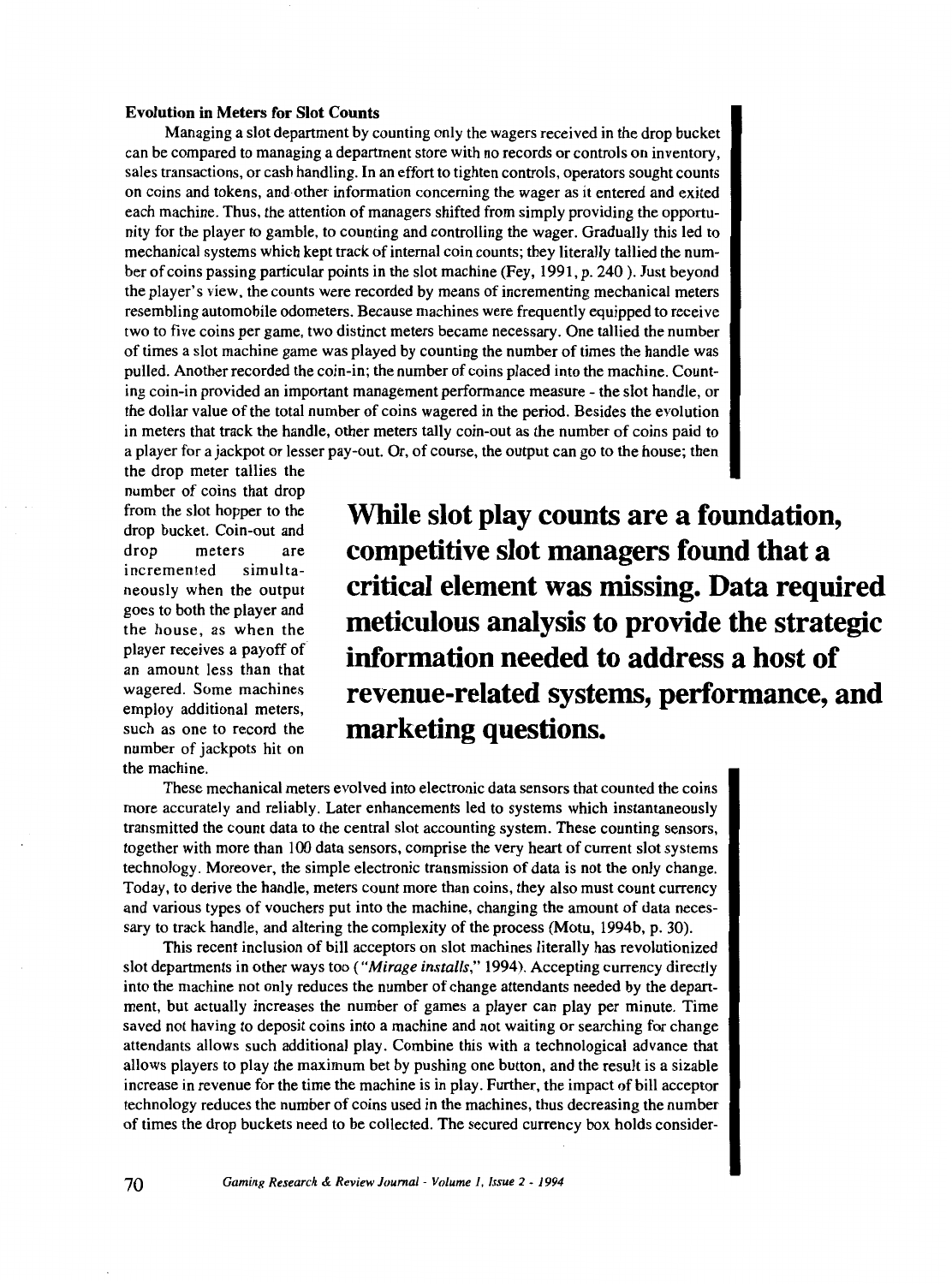ably more in terms of revenue before it must be swapped out, and it takes less labor to exchange the currency box, soft count and bank the contents, than to collect drop buckets, conduct the hard count, and perform coin handling activities.

Another coin-out advance being investigated in the U.S. is coin streaming equipment that removes drop coins automatically via conveyors. While not yet accepted by the Nevada Gaming Regulatory Agency, this new application illustrates how technology can shape operations.

Many believe the future to be slot machines that operate without coins, cash, hoppers, or buckets. Some believe the use of debit type cards, purchased for the purpose of gaming will replace cash in the slot department, especially in large operations. Such an innovation would dramatically change the current department operations.

#### **Evolution in Meter Read-outs for Slot Counts**

As the information from the slot meters became more important to management, weekly or biweekly readings were necessary. Typically, a clerk read the slot meters, recording their tallies. Others in the slot auditing department set to work calculating the wagering activities and outcomes for the period. In a large property, however, this process could involve reading meters on hundreds of slot machines. To audit, a clerk literally walked from machine to machine, peered down through the machine's glass into the darkness with a penlight to read recessed meters, or when necessary, had the machines opened by security teams to record the necessary data. Next the clerk would hand write lengthy numeric readings from the multiple meters per machine, repeating this for each machine. When completed, the manual audit sheets were delivered to an accounting clerk who, using a mechanical adding machine, ran tapes for the meters on each machine, and for various departmental subtotals (e.g., by machine denomination) and totals. An example of the manual work involved in this endeavor is displayed in Table 2, showing the necessary calculations to determine just one parameter; the machine handle, on a single slot machine.

#### **Table 2. Calculation of meter counts to dollar value for slot machine handle**

| From Mechanical 10-Key Adding Machine to Electronic Processing |                  |
|----------------------------------------------------------------|------------------|
|                                                                |                  |
| Current coin-in meter reading                                  | 853,000 quarters |
| Previous coin-in meter reading                                 | 850,000 quarters |
| Difference                                                     | 3,000 quarters   |
| Slot machine's "handle" for period                             | \$750.00         |
|                                                                |                  |

Understandably, this system had some critical problems: delayed results (the process could take days); the labor intensity; multiple opportunities for omissions, transpositions, and other errors; and of course, fraud, in a process requiring thousands of numbers to be copied manually by multiple individuals. As with other bookkeeping and accounting functions that the hospitality industry has migrated over to automation, an evolutionary improvement came with the advent of affordable business computers and appropriate software. Early meter processing enhancements arrived in the form of mainframe-based slot audit programs. These programs did not reduce the labor and vulnerability of slot audit clerk activities, but the accounting clerks now could key the meter readings into a slot audit program, rather than a 10-key adding machine. The next innovation, still used for non-networked systems, was a hand-held system. Machine identification information was scanned, then meter readings were either downloaded electronically, or entered manually via keyboard, only to be uploaded later from the hand-held devices to the property's slot data processing system. As technology progressed, slot systems communications provided the vehicle for centralizing system collecting and distribution. Today, a networked slot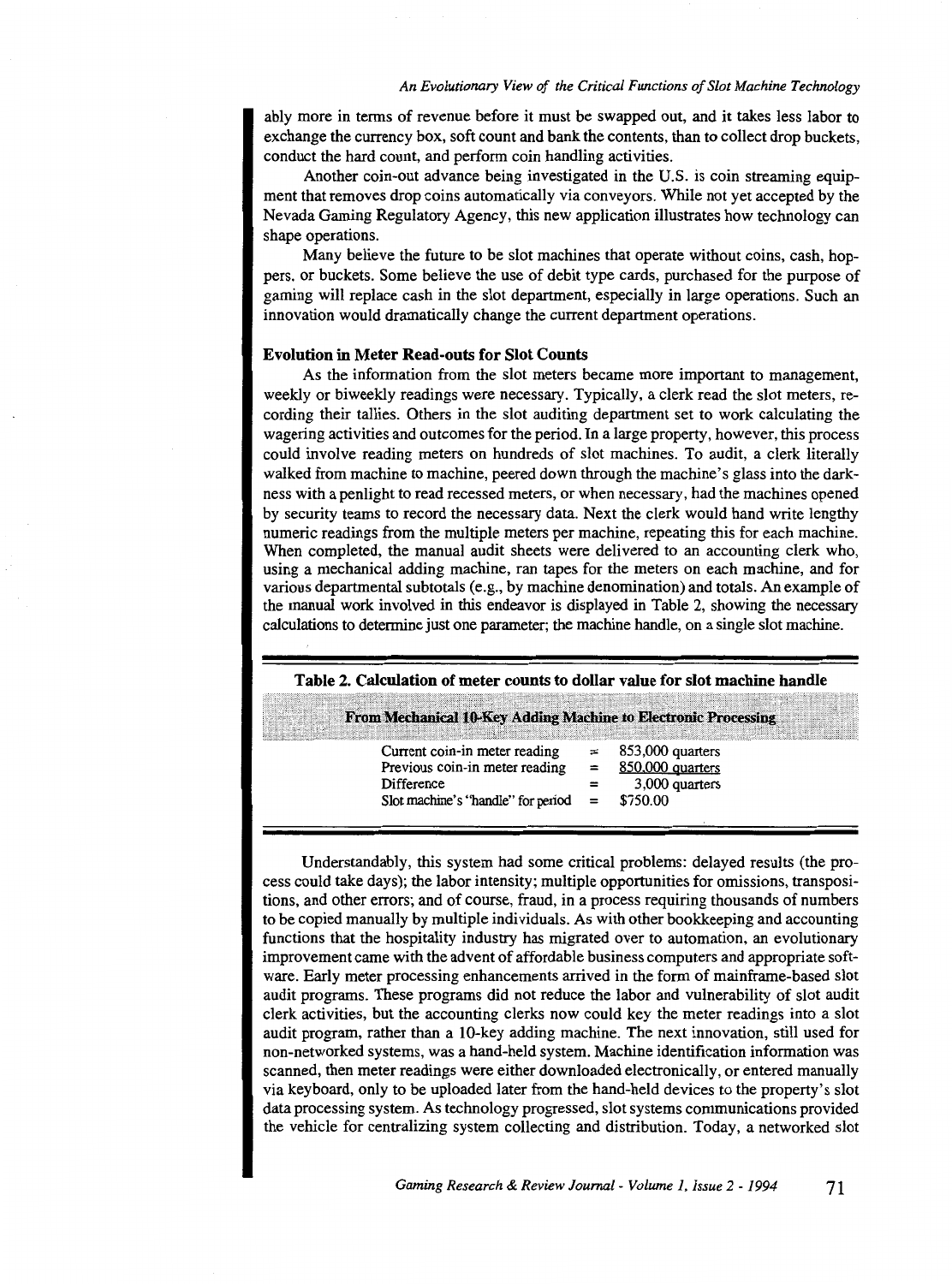management system can access each machine's meter values, presenting results on remote displays and printers. Modern data capturing systems, linked with slot tracking systems, can communicate their count data in real time, as well as in aggregate modes for reports, queries, and analysis purposes. Table 3 lists selected capabilities of automated data collection and communication systems.

|                                                                                                                                    | Table 3. Selected capabilities of automated data<br>collection and communication systems                                                                                                                                                                                                                                                                 |  |
|------------------------------------------------------------------------------------------------------------------------------------|----------------------------------------------------------------------------------------------------------------------------------------------------------------------------------------------------------------------------------------------------------------------------------------------------------------------------------------------------------|--|
|                                                                                                                                    | <b>Slot "Counting" Capabilities</b>                                                                                                                                                                                                                                                                                                                      |  |
| •Data editing and reporting<br>•Integrated internal controls and system audit<br>*Direct interface to weight scales for hard count | *Slot machine meters automatically "read" by system (coin in, coin out, drop, games played)<br>*Alternative slot system identification via bar codes or strip readers, scanners, & wands<br>*On-line, real-time data acquisition from slot floor<br>•Integrated slot accounting and reports<br>*Direct interface to plotter to provide graphical reports |  |

#### Critical Function IT: Analysis

While slot play counts are a foundation, competitive slot managers found that a critical element was missing. Data required meticulous analysis to provide the strategic information needed to address a host of revenue-related systems, performance, and marketing questions. Table 4 displays typical questions about slots and the slot department to which slot operators require increasingly fast, accurate, and insightful answers via strategic tools to remain viable. Answers to questions such as these begin with counting, but informed management *necessitates analysis.* For example, managers may check to see that each machine's game chip is functioning as expected with such questions as: What is the trend of this machine's daily average? Is the actual hold percent within an acceptable variance of the theoretical hold percent? The hold percent can then be compared to the *theoretical* hold percent; that is, what the slot machine should hold in the long run, over the course of millions of individual plays.

#### Table 4. Typical slot department performance analysis questions

#### **Slot Performance Analysis**

•What is the *actual hold%* of this machine?

•What is the *variance from theoretical hold% to actual hold%?* 

•What is the *drop meter* to *hard count* variance?

• During what intervals are the *average* and *rank holds* for this machine above department medians?

- •By hour, how do *west* wall machines compare in *productivity* to the *north* wall machines?
- •Why is this machine flagged on the *losers report?*

•Progressive link distribution; What did each *machine contribute* to the jackpot?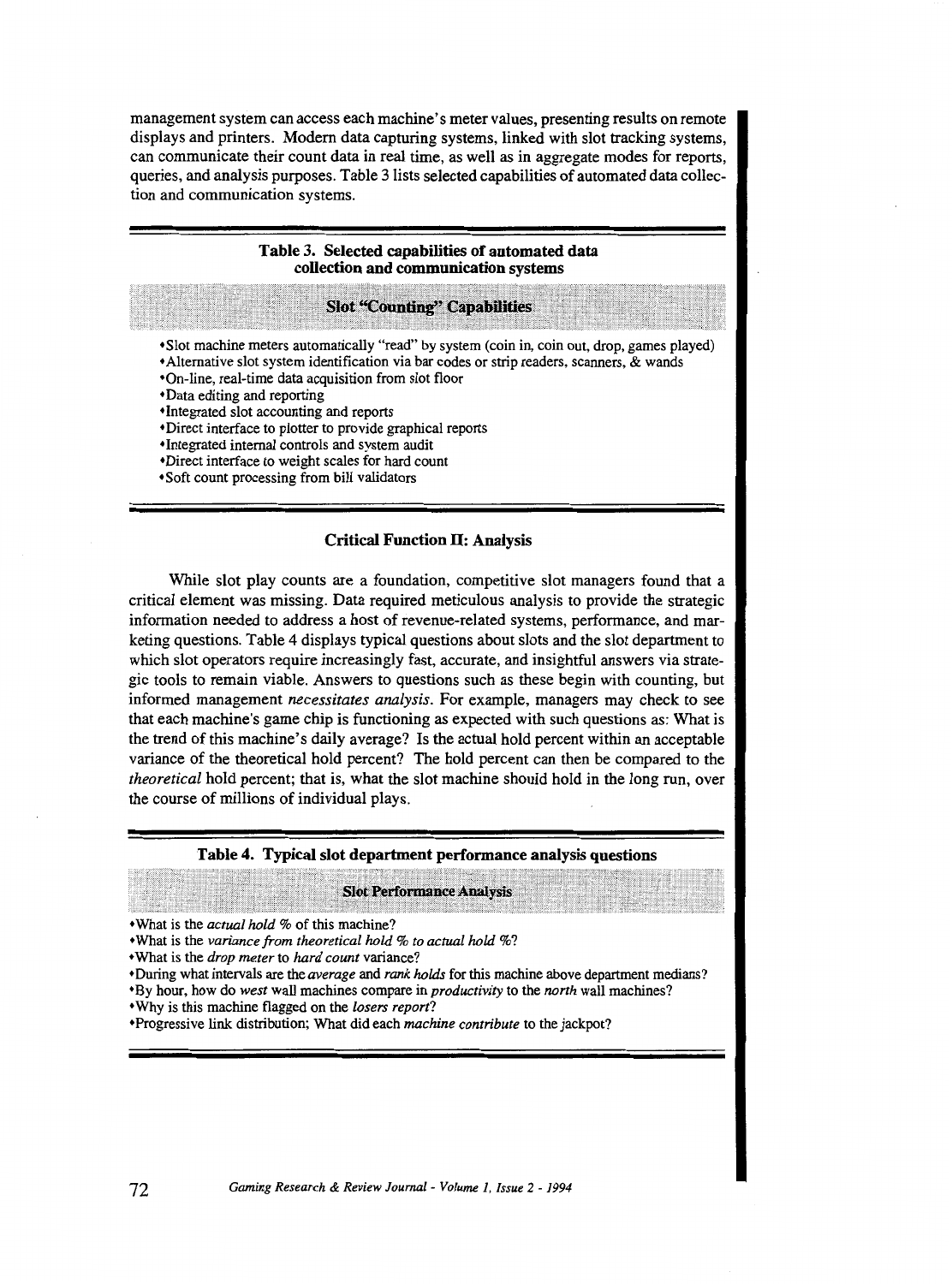In response to slot managers' requirements, technologies in the form of business tools now include slot gaming hardware and data collection and distribution software, as well as management programs providing increasingly accurate, targeted, and timely slot and player performance information. Moreover, astride more capable hardware, and within sophisticated accounting statistical software, analysis itself constantly improves. Thus, accounting statistical software can calculate the soundness of a slot machine's performance within a definable level of confidence, using the slot information IN, OUT, WIN, and GAMES PLAYED (For details on these calculations, see Milligan, 1992).

An additional type of analysis has evolved with the advent of player tracking systems. The ability to gather accurate and timely information on type and level of play by an individual has led to improved rating and comp systems that allow slot hosts to more accurately award comps. Additionally, the same data allow casino executives to keep an eye on players who win or lose excessive amounts of money, to check for fraud, and to determine their value to the casino. With such capabilities, technology has guided managers from the relatively noncompetitive environment of the 1950s to the highly competitive 1990s.

#### Critical Function ID: Security

**Generally, security systems technologies, to halt or apprehend attempts at slot payout modifications, hone-in on system access and accountability.** 

As technology evolved, the house's ability to know what the numbers *should* be through accounting analyses indicated variances and performance inconsistencies, interpreted as fraud or theft. As early as 1971, the Nevada Gaming Commission estimated that at least \$12 million (a significant sum in those days considering there were

only a handful of casinos) was fraudulently taken from slot departments (Friedman, 1974 ). Understandably, the recognition of the magnitude of this problem intensified efforts to curtail theft, both internal and external. And although several of these efforts focused upon procedural actions (i.e., employee screening), many others revolved around technology based systems. Such slot security technologies emphasized operations and access monitoring to discourage, detect, and thereby deter, fraudulent activities.

Historically, for mechanical and then electro-mechanical machines, slot vulnerabilities generally fell into one of three categories: free play, reel control, and payout alterations (Friedman 1982, pp. 271-282). Among the multiple paths to a payoff via free play are, a player might open the play switch on a slot machine by using a slug, by using a similar foreign or filed-down coin, or even by using super glue to attach a coin to a string. In each case, any payoff was either free or of lesser cost to the player than intended by the house.

Today, slot tracking systems "report" individuals who attempt such free plays, notifying the security department of the illegal play. If the thief manages a free pay-out, the system also will flag that a pay-out has occurred with no coins in, or that a pay-out was extended without a game initiation (handle pull or button push). Also, directly at the point of the wager input, free-play is made more difficult. For example, sensors and measurement validation systems check a coin's diameter, weight, and metal content. Column one of Table 5 lists other sensor-based exception reports that could apprehend free players, including coin-in and coin-out switches clocked as open beyond the maximum time that normal play would require.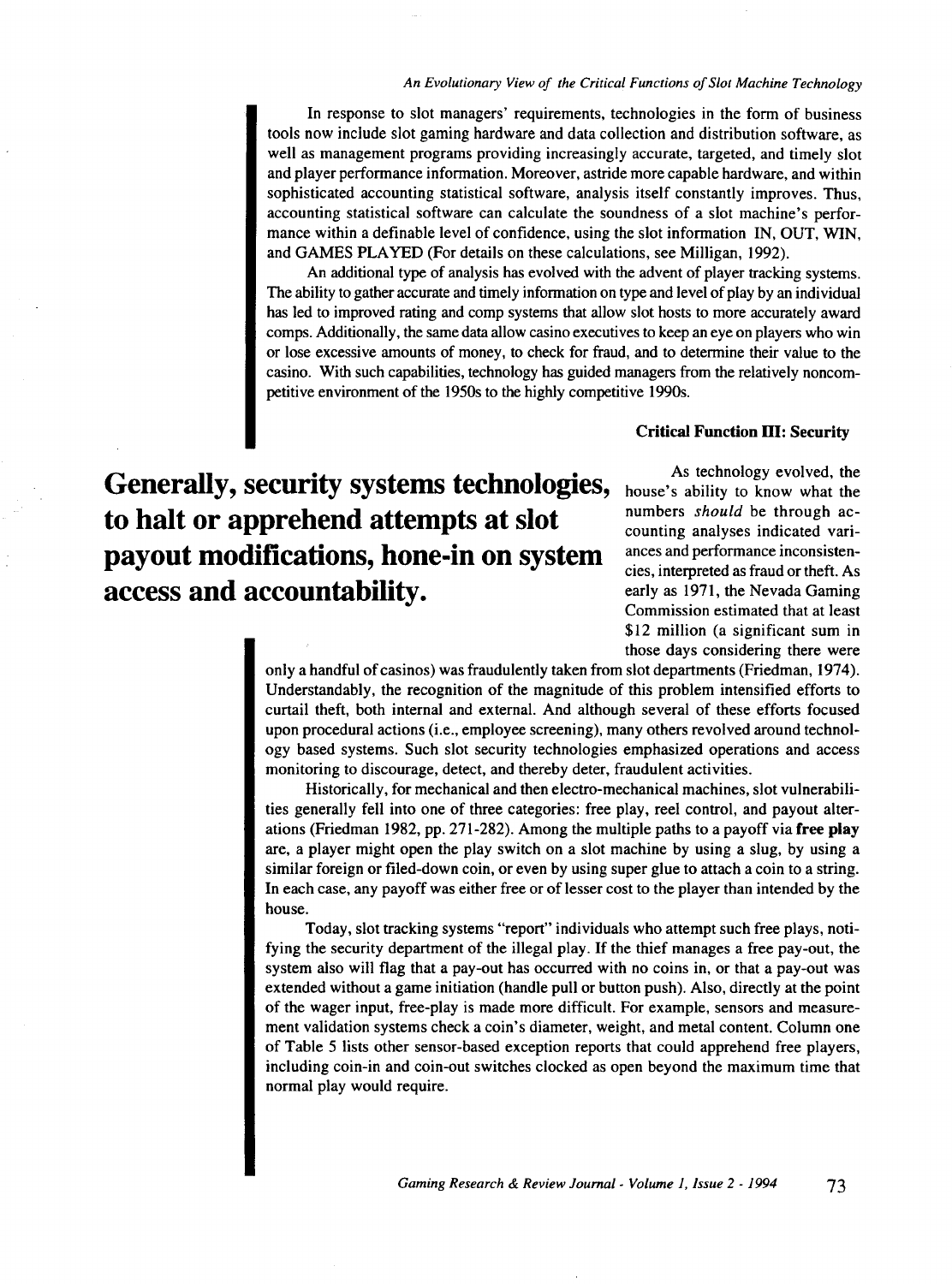| <b>Coin-Slot Pathway</b>                               | <b>Currency Acceptor</b>                      | <b>Player Cards &amp; Readers</b> |
|--------------------------------------------------------|-----------------------------------------------|-----------------------------------|
| Coin-in jam; coin-in switch<br>opened beyond parameter | Bill jammed                                   | Card inserted or removed          |
| Coin-out jam; coin-out<br>switch on too long           | Number of bills rejected<br>exceeds parameter | Abandoned card                    |
| Too many coins in;<br>lockout broken                   | Number of bills changed<br>exceeds parameter  | Bad card read, no data            |
| Diverter malfunction                                   | Incorrect amount changed                      | Cannot read card; ours?           |
| Slot runaway hopper                                    | Acceptor runaway hopper                       | Bad card reader                   |
| Ramp switch closed too long                            | Acceptor hopper jam                           | Card box malfunction              |

#### **Table 5. Slot machine malfunctions effecting security and maintenance**

Free play losses from slot token counterfeiting also pose a security problem. But in some modern operations, players using counterfeit tokens face laser-like detection technology. Slot tokens may be imprinted with an identification bar code or micro-dot. Slot machine coin-acceptors frequently are equipped with an electronic circuit containing a microprocessor that rejects all non-imprinted tokens. More impressively, the manufacturers insist that these token identifications cannot be duplicated, and that the systems "make counterfeiting virtually impossible" (Motu, 1994a, p. 13).

**Reel control** results from any unintended influence a player gains over where and on what symbol a slot machine's reels stop. For example, on earlier systems, some players could become so familiar with a machine's behavior that they could adjust their handlepull timing and pressure and cut the house advantage by 80% or more. Others used very strong magnets, and still others built elaborate miniature drills they used to pierce tiny holes in the face of a machine through which they pushed a wire (called a shim) to hold or slow a reel (Friedman, 1982, pp. 273-275).

Technology has provided numerous reel control remedies. First, reel control has become increasingly difficult with the decline of slot machines with long, easily-leveraged handles. If present at all, they are nothing more than a tribute to their evolution; the increasingly popular push button. Still they remain a frequent alternative to machines with play buttons as a player option.

In the past, brash former or current employees took a direct route to slot machine **payoff modification;** they retained machine keys. In under six seconds, a proficient thief could get inside a slot machine, set the reels to a jackpot, lock the system, and posture innocently nearby to collect the win. For "key jobs," outsiders often worked in collusion with employees. Some even set up covert key shops in their vehicles in the casino lot.

Generally, security systems technologies, to halt or apprehend attempts at slot payout modifications, hone-in on system access and accountability. Advanced technology systems provide three levels of security: the operation-wide system, the machine itself, and the employee. For system-wide protection, security systems can log changes or additions to any information contained in the system. An interface to a surveillance camera system provides an additional important operation-wide safeguard.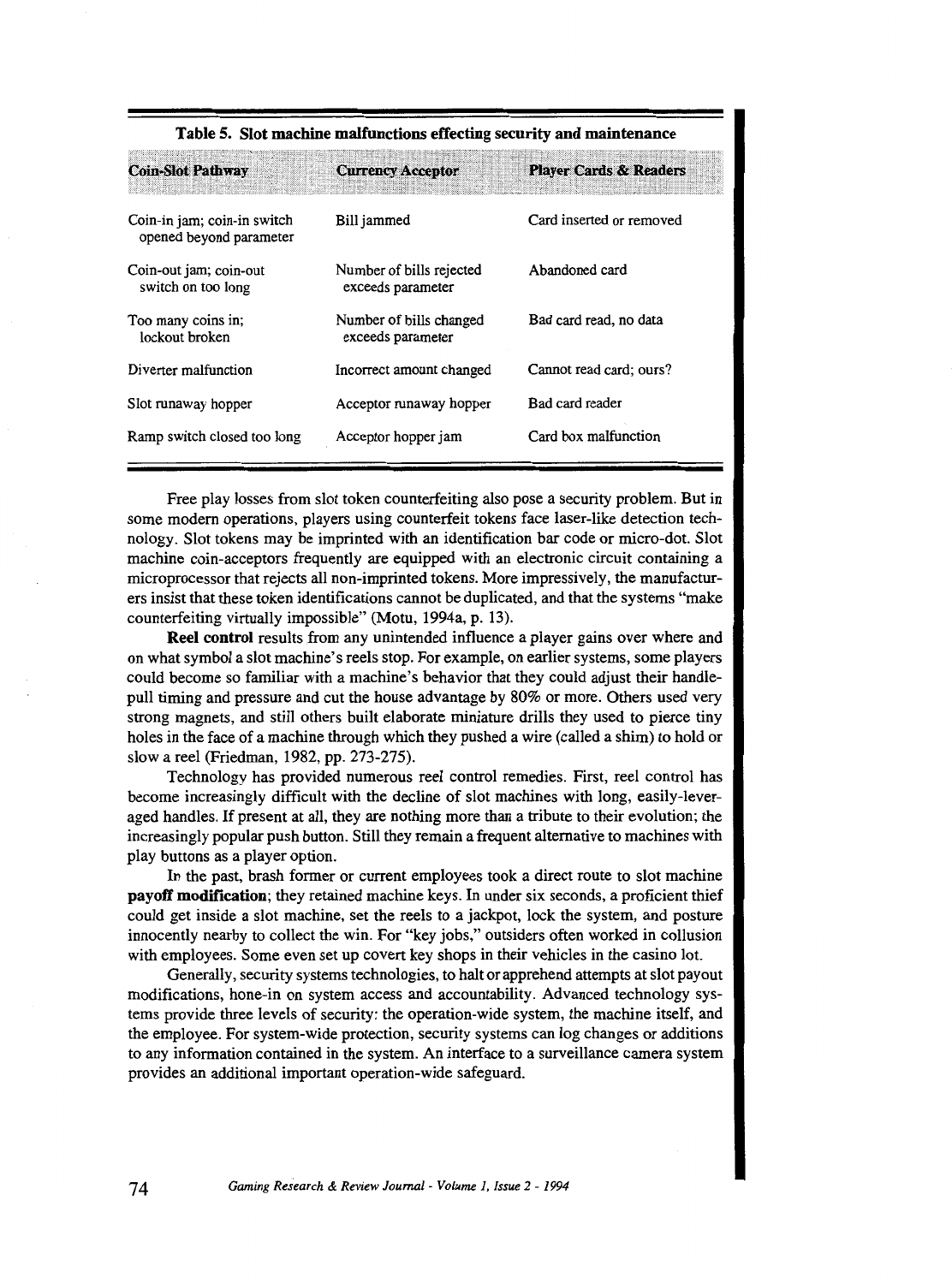On the machine level, the security system involves monitoring machine locks. With every opening and each closure of these locked slot doors tracked, logged, and subject to reporting, fraud has become more difficult. Slot doors with locks include the machine door, the drop door, the currency validator door, the currency stacker door, and the currency acceptor cassette door.

Today, security at the employee level often requires each authorized person to use a special electronically coded card or remote unlocking device to open any part of a slot machine. The cards or remote door opening devices replace or accompany keys for accessing machines. Integrated into many slot security systems are special procedures for employee sign-in and sign-out, as well as multi-level passwords. These systems parallel computer-based housekeeping systems that track and provide a log and audit trail of individual employee activity per shift. If desired, the information also can be reported per machine; e.g., who entered what machine, when, why, for how long, etc. For example, modem systems can isolate the time of coin variances, so variances can be pinpointed as occurring before or *after* employee access.

#### Critical Function IV: Maintenance

Continuing the slot technology evolution, slot managers soon realized that though security controls were improving, an important element of stability was missing from operations. Too much time was occupied battling not just those who would perpetrate fraud against the machines, but also maintenance breaches with the slot machines themselves. Together, managers and vendors turned their technological attention to slot system maintenance priorities.

Slot maintenance technologies primary roles are keeping games operating legally, productively, and profitably. In tandem with accounting, security and maintenance takes both reactive and proactive steps to assure that games comply with regulatory hold limits, that they are programmed for the posted pay-out, and that they operate as programmed.

Not surprisingly, a focus on slot maintenance highlights the close relationship between performance monitoring, security, and maintenance. Table 6lists monitored events that illustrate this interplay. Warnings of occurrences of events such as "payout exceeds system's parameters" could indicate foul play or unintended play; or the cause may be a bad game memory, PROM tampering, or simply needed repair. The important thing is the vigilance, sensitivity, and transmission speed of the monitoring technologies which allow management to rapidly identify and correct situations.

#### Table 6. Technological monitoring: Examples of events monitored for both security and maintenance

|                                            | <b>Technology Monitoring for Security and Maintenance</b> |
|--------------------------------------------|-----------------------------------------------------------|
| Wrong pay - amount of coins paid incorrect | Illegal play - handle pulled, no coins-in                 |
| Overpaid win - coin out hopper motor off   | Illegal payout - pay with no coins-in                     |
| Payout exceeds system's parameter          | Illegal payout - pay with no handle pull                  |
| Improper reel spin                         | Clock accuracy alert                                      |
| Meter reset during reel spin               | Computer hardware errors/warnings                         |

When to summon technical support may be based on technologies that sense, measure, count, calculate, and/or compare· some inconsistency on an internal parameter of performance. Additionally, maintenance technologies can focus monitoring on especially vulnerable machine maintenance areas such as coins, currency, and player cards. For ex-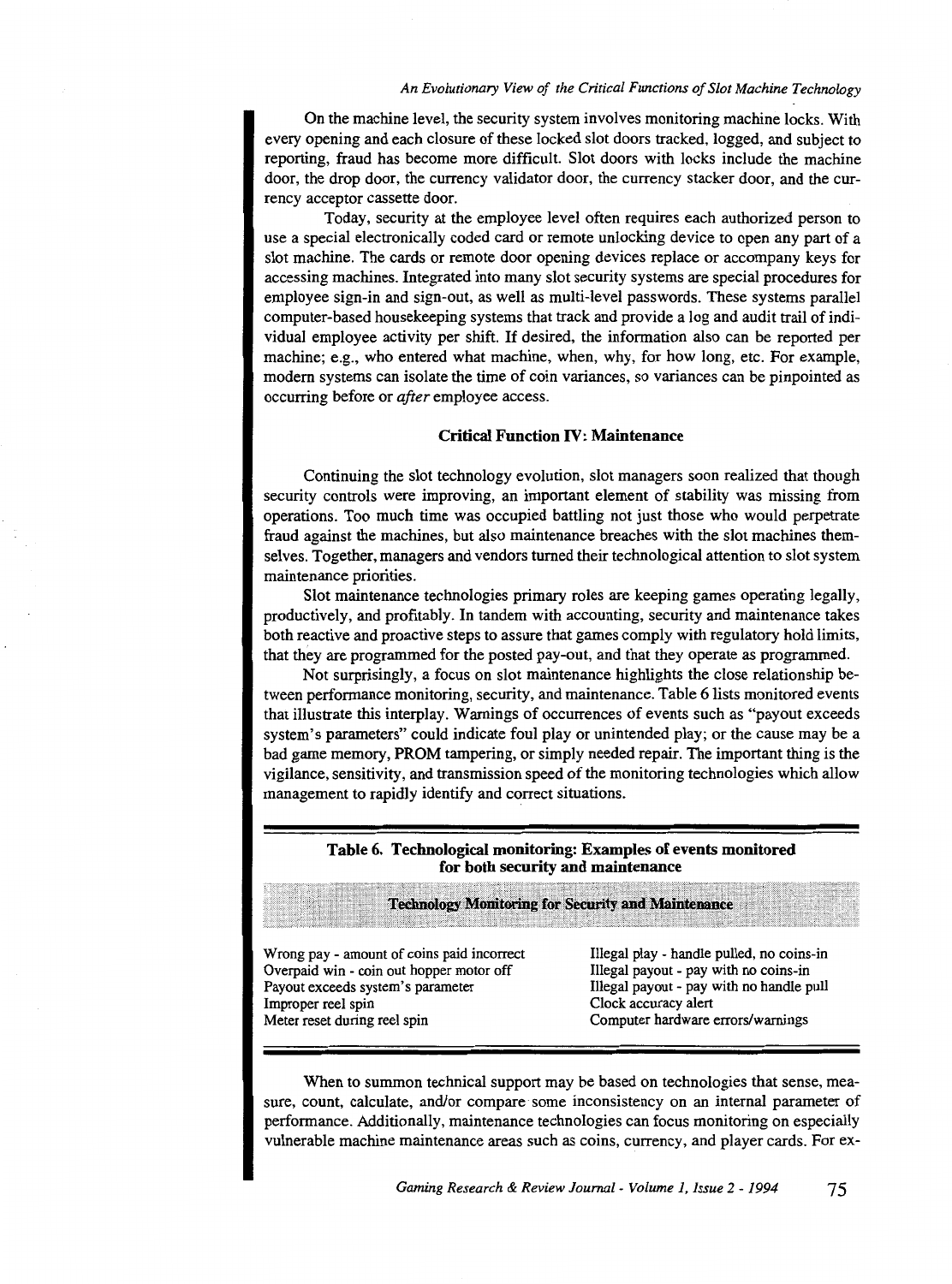ample, a slot machine may incur subtle malfunctions; a coin sticks for a moment, or a connection is loose (Tables 5  $\&$  6 list several of these warning signs). In this way, maintenance personnel can intervene and either repair slot problems or block machines from play before players become annoyed, inconvenienced, or angered, when they recognize that "their" machines are not, and have not been, operating properly.

In a casino, a down slot machine represents money lost. Numerous technologies support maintenance personnel in keeping systems at their peak, from maintenance logs and redundant backup, to improved power conditioners and fail safe systems. Electronics also have sparked a major advance, replacing the mechanical parts of slot systems. Relative to mechanical slots, such electronic systems have proven more durable, reliable, and trackable, all of which is welcome news for the maintenance department. Some systems even contain their own maintenance tickler schedules for routine tune-ups and self-diagnostics. After executing a self-check routine, the system can deliver reports for any or all of dozens of separate functions. Collectively, maintenance technologies support legal play

while they minimize machine downtime and maximize machine productivity.

Another advance arrived with the use of modems and other communications technologies that enable technicians to dial-in for vendor-assisted software diagnostics and troubleshooting. Maintenance technologies can notify technicians when a machine, while not overtly broken, is suspected to be malfunctioning. Table 6 lists

**With the advent of electronic card readers, data bases technologies, and player clubs, the casinos can gather accurate and timely data from and about their players.** 

several examples. These systems sense or calculate possible trouble, signal the appropriate technician, then print or send an electronic exception report, or otherwise alert management for a proactive inspection of the machine.

When communications technologies enhance security and maintenance, the result can be seen clearly in improved operations, and particularly in improved responsiveness for players. For communication of slot data, a wireless messaging system integrated into a slot tracking system automatically sends appropriate information instantaneously. The system passes alarm information reported by the slot tracking software directly to predetermined pagers worn by casino maintenance, security, or VIP host personnel. In addition to the improved timeliness of notification, such a system eliminates manual dispatch of messages, and ends the necessity of persons monitoring display terminals and messaging printers ("/GT, *Motorola,"* 1994, p.l).

#### **Critical Function V: Marketing**

We began this discussion by describing a management attitude of "open the doors and the players will come." Sophisticated slot marketing departments of the nineties cannot count on players just wandering in the door. The ability strategically to identify markets, develop player profiles, and track specific player information have become critical management tools.

With the advent of electronic card readers, data bases technologies, and player clubs, casinos can gather accurate and timely data from and about their players (Legato, 1994, p. 44). This application of technology uses plastic cards containing a magnetic strip or bar code, that when placed into a card reader in or connected to the slot machine, captures data concerning the player's play. This data may include game preferences, wins, losses, num-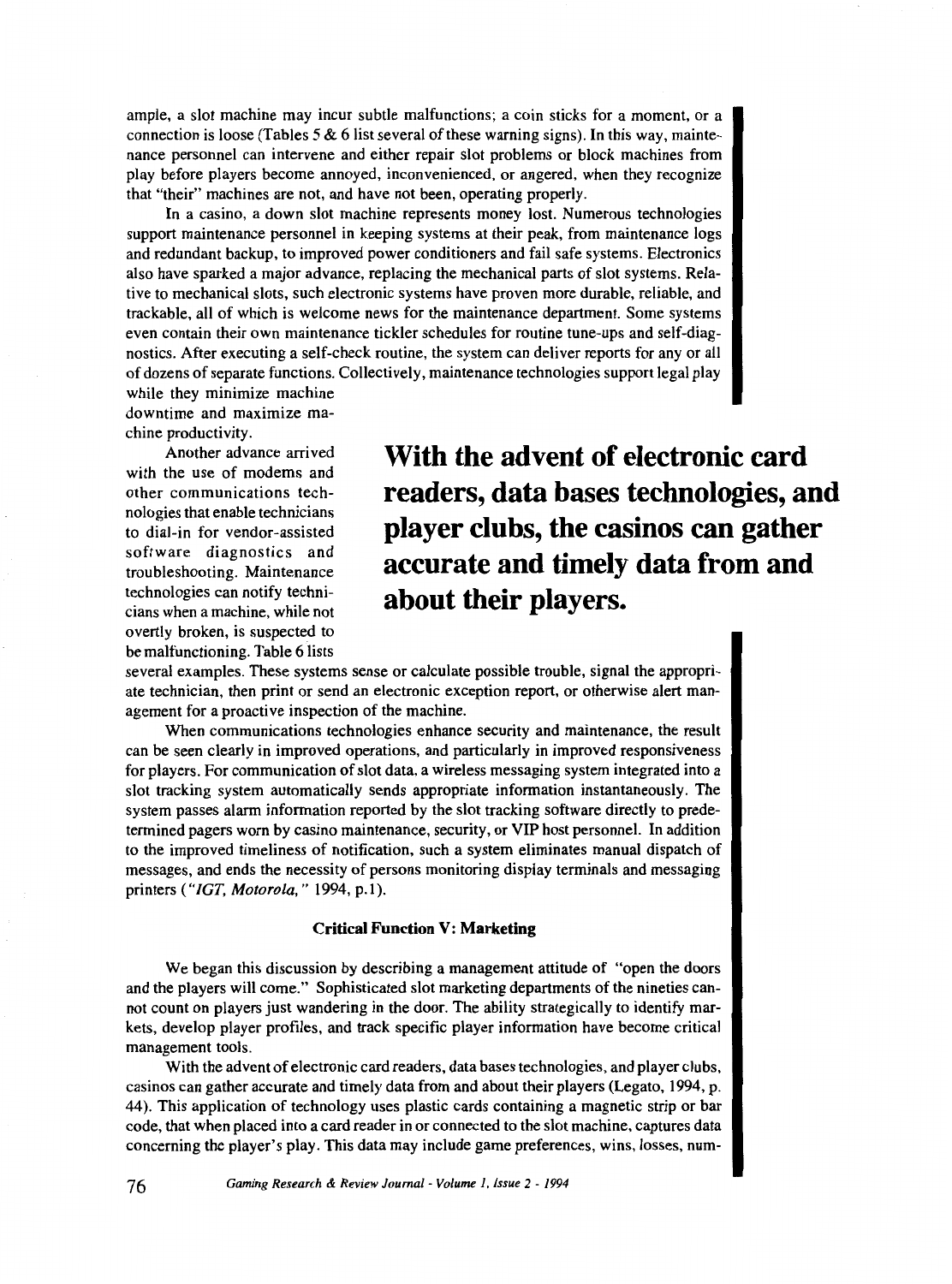ber of coins played per game, number of games played per minute, number of minutes or hours of play, and number of visits to the casino. When combined with the demographic and profile data that the player provides at the time of "joining" the player club, and data that can be derived by observation and records from each visit, management has a very powerful targeting tool for marketing to specific player types.

In addition to keeping an eye on good and problem players, the casino can more accurately differentiate their product, dispense comps, and offer the incentives that their specific player market values. The data base can be queried to identify individuals for special promotions, tournaments, and other mailings. Further utilizing this data, the casino can match current player demographics against consumer profiles of individuals who have never visited the casino, but fit the profile. These potential customers can now be contacted and attempts made to attract them to the casino.

Another marketing innovation, advanced guest services systems, provides customer preference data anywhere in the casino, personalizing the service to the guest. Such systems give the front desk, food and beverage, and other employees with access to the system, the ability to recognize and appropriately interact with and serve guests, using the information gathered on their preferences. But, while marketing efforts currently focus on gathering and analyzing player data, the future will certainly contain some method of two way communications with players and guests, adding to the ability to interact with the player, and creating new dimensions in casino/player relations.

#### **Continuing Evolution**

Technology has certainly taken the casino industry from its less sophisticated childhood to the maturing industry that exists today. In much the same way, advances in technology will assist the gaming industry with the complex management issues of the next century. In casinos new technologies can be expected especially to impact table games, enhance data base analysis, and allow us to better focus on the needs of the customer. Feasibly, technology will extend into other areas, such as customer service, facilitating instantaneous communication of player status and information to both the player and the operation. One thing though is certain, this evolution will continue.

#### **References**

Brock, F., Newman, W. & Thompson, W. (1992). *Creating a computerized competitive information system for the hotel and casino industry.* In William Eadington and Judy Cornelius (Eds), GAMBUNG AND CoMMERCIAL GAMING: EssAYS IN BusiNESS, EcoNoMics, PHu.osoPHY AND SCIENCE, pp. 41-64. Reno, NV: Institute for the Study of Gambling and Commercial Gaming, College of Business Administration.

Eadington, W. (1992). *Preface*. In William Eadington and Judy Cornelius (Eds), GAMBLING AND COM-MERCIAL GAMING: ESSAYS IN BUSINESS, EcoNOMICS, Pfm.OSOPHY AND SCIENCE, pp. xxiii-xxviii. Reno, NV: Institute for the Study of Gambling and Commercial Gaming, College of Business Administration.

Fey, M. (1991). SLOT MACHINES: A PICTORIAL HISTORY OF THE FIRST 100 YEARS, (3RD Eo.). Reno, NV: Liberty Belle Books.

Friedman, B. (1974). CASINO MANAGEMENT. Secaucus, NJ: Lyle Stuart.

Friedman, B. ( 1982). CASINO MANAGEMENT [Revised and Enlarged Edition]. Secaucus, NJ: Lyle Stuart.

IGT, Motorola takes slot marketing to a new level. (1994, May). INTERNATIONAL GAME TECHNOLOGY WoRLD NEws. I (8), l.

Legato, F. (l994a, February). *Tum of the century marketing.* CASINO JouRNAL, 46-47.